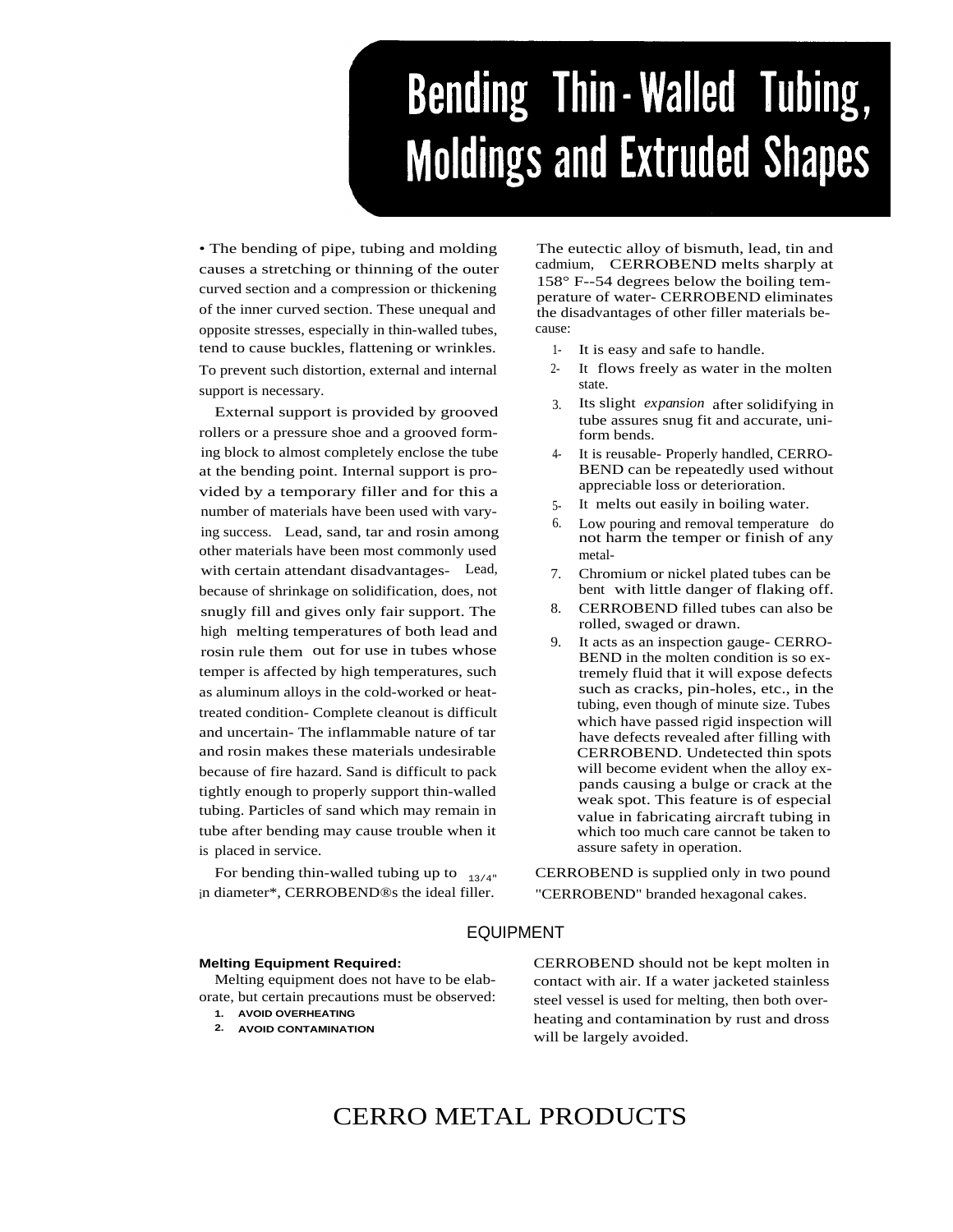

**Fig. 1 - A typical melting tank suitable for continuous production work.**

Either a stainless steel basket of wire or perforated sheet, or hooks should be provided to support finished bends while melting-out.

In this simple arrangement hot water circulates between the jacket and the melting tank. The hot water keeps air from contacting the molten metal, preventing oxidation and' it is also used for melting out alloy from completed bends. Used CERROBEND is collected on the bottom of the melting tank, ready for re-use.

*Figure 2* shows the production set-up used by Electric Service Mfg. Company, Philadelphia, Pennsylvania. Note hooks in place of basket (figure 1) suspended over inner tank for holding formed tubing while melting out CERRO-BEND filler. Thermostatically controlled, elec-

**Fig. 2 -Photo courtesy** of **Electric Service** Mfg. Co.



trically heated melting tanks are commercially available and function very efficiently.

*Figure 3* shows the CERROBEND Heater manufactured by Sta-Warm Electric Company, Ravenna, Ohio. This model is made in two sizes which will hold approximately 400 lbs. and 800 lbs. respectively. Provided with eyebolts, such a heater can be supported overhead and tubes are easily filled from the petcock.



The smaller glue pot type heater by Sta-Warm Electric Co., is designed for short runs. Tubes are filled from this pot by hand ladle.

For the small shop having occasional small bending jobs to do, a simple double boiler of the oatmeal cooker type, agate or enamelled, will serve adequately as melting equipment. *Never* use aluminum, copper or galvanized containers for melting CERROBEND -they will contaminate it. Plain steel or iron in constant service, in contact with water will rust and rust is a contaminant. Merely placing water on top of the alloy in a single vessel may not prevent overheating. CERROBEND is a poor conductor of heat and if it is melted in this manner, the temperature of the alloy at the bottom of the vessel can be as high as 300° F. while the water on top is only boiling. See Figure 5.

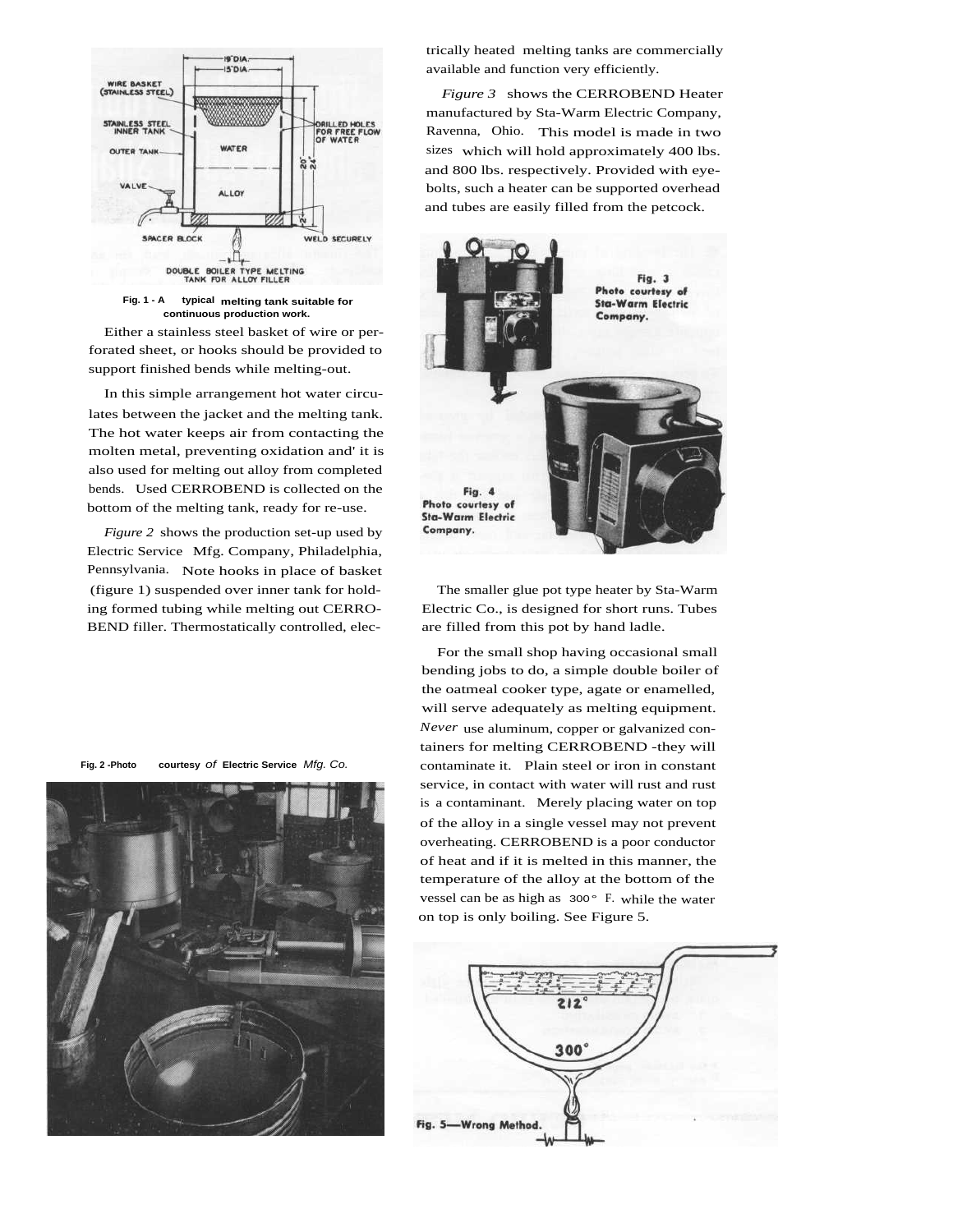#### **QUENCHING EQUIPMENT**

The secret of successful bending of CERRO-BEND filled tubes lies in proper quenching or chilling of the molten alloy *immediately* after filling.

CERROBEND cools very slowly in room atmosphere- Slow cooling results in a coarse crystalline structure which is brittle and will break when bent. Quick *chilling* from molten to solid state is necessary to produce a fine grained crystalline structure of high ductility. The elongation factor of properly cooled CERROBEND is from 140 to 200%, far in excess of that of any tubing in which it will be used and will permit bending thin walled tubes to the shortest radii allowable for given tube materials.

Practically any form of bending equipment can be used to form tubing, provided the forming is done slowly, under *constant load* and at *uniform speed.* If forming is done at too high a speed, or power is unevenly applied failure will result- *Figure 6* illustrates a type of bending device well suited to forming CERROBEND



*Rapidly circulating* cold water is necessary to effect a good quench. Chilling should start *at the bottom* of the filled tube and gradually progress upward to the top. Cold water inlet to the quench tank should be in the bottom with the outlet at the top. Generous water pipe size is essential to assure good volume of water flow.

Quench tank may be made of wood, sheet iron, steel or concrete. For long length tubes it may be necessary to arrange the quench tank below floor level, inserting tubes through an opening in the floor. A simple tank may consist of a suitable length of 4" or 6" steel pipe, provided with an inlet for water at the bottom. If used near a floor drain, water may overflow from top of pipe and no additional fittings for drain would be necessary-

#### **BENDING EQUIPMENT**

loaded tubes. To obtain perfect bends, it is very important that the radial distance between the bending roller and the central pivot be carefully adjusted so that the distance between the points at which bending pressure is applied, (dimension "X"), shall be correct. If this distance "X" is too small, the tube may be squeezed or flattened during bending. If distance "X" is too large, the tube wall at the inside of the bend may be buckled or bulged.

In general, the proper value for distance "X" is approximately two-thirds of the tube diameter, but may vary considerably for different metals and wall thicknesses. Therefore optimum value must be determined experimentally in each case. The Di-Acro Bender, Figure 7, is one of many good makes of equipment designed to properly adjust distance "X" and is a widely used handoperated bender made in several sizes.



Fig. 7-Photo courtesy of O'Neil-Irwin Mfg.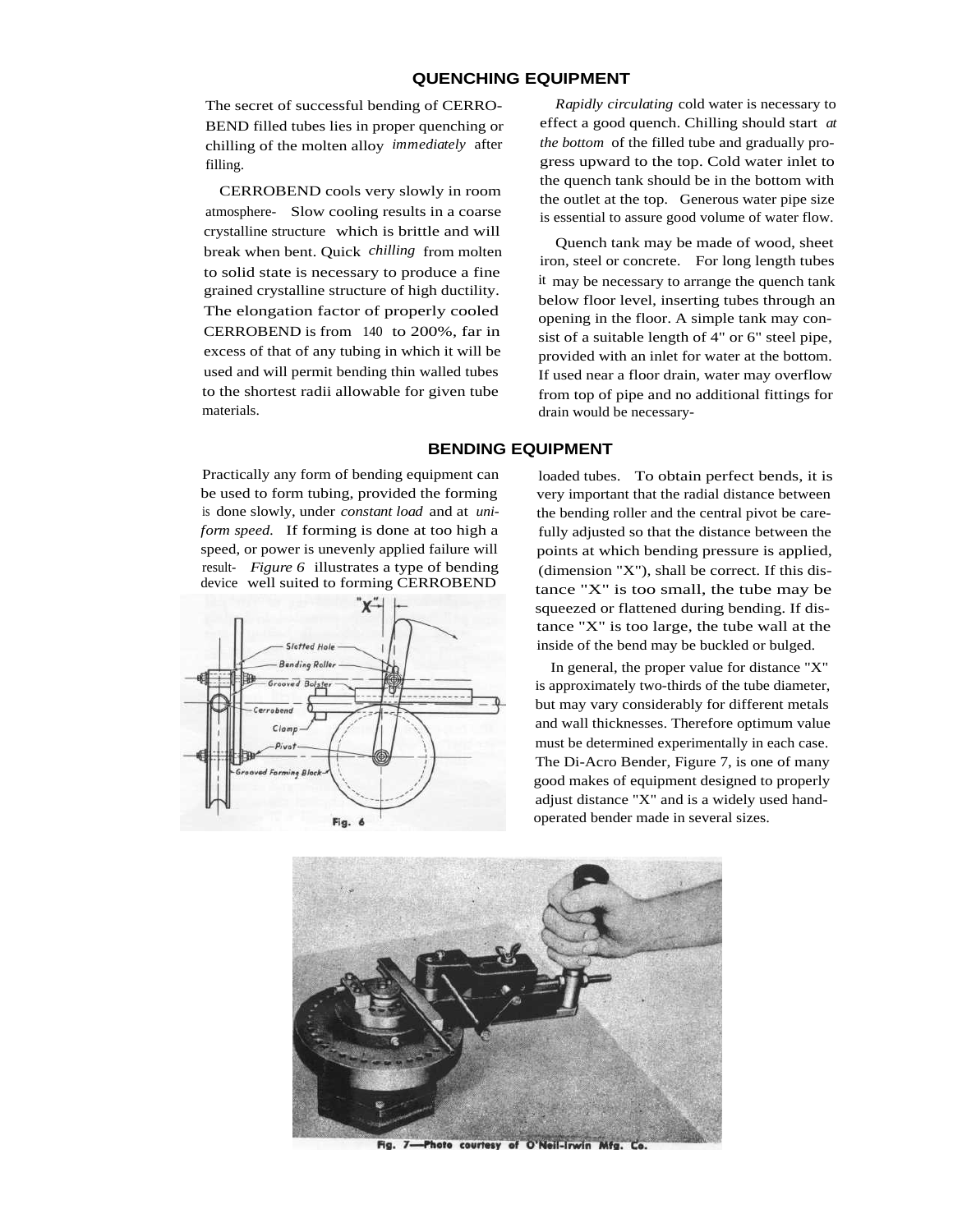#### **INSTRUCTIONS FOR BENDING THIN-WALLED TUBING**

- *1. Heat Treatment:* Tubing is rendered fully workable by the prescribed annealing process immediately before bending. It is essential that all working be performed before any age hardening develops.
- *2. Preparation:* Tubing is cleaned internally to remove dirt and oxide scale by the use of a dry, tight fitting pull-through. If oxide scale is heavy, cleaning by sand blasting may be necessary. Under no circumstances should tubes be cleaned by pickling or any wet process as retention of acid or salts from such process will interfere with the subsequent development of a continuous oil film and should the oil film become broken during loading or unloading operations, the salts will act as a flux and seriously increase the tendency for CERROBEND to "tin" the tube wall.
- *3. Oiling:* Tightly plug one end of tube with a wood or rubber plug and completely fill with oil and drain out all but about one tablespoonful. In general, high grade, straight mineral oil of viscosity equivalent to S.A.E. # 10 proves satisfactory. Detergent additives in regular modern automobile oils tend to cause sticking when the alloy is melted out, hence straight mineral oil, obtainable from leading refiners should be specified. Never use reclaimed crank case oil.
- *4. Preheating:* The oiled tube is placed in hot water up to within 2 or 3 inches of the open end for 2 or 3 minutes, i.e. long enough for tube and oil to attain correct working temperature of 185° - 195° F. Tubes 1/4" I.D. or smaller should be placed in water at 212° F. while filling. Hot water should not be allowed to enter the tube.
- *5. Loading:* CERROBEND is allowed to flow gently into the tube while it is still standing in the hot water in an inclined position, care being taken to avoid air locks, and to avoid breaking the oil film.
- *6. Quenching:* The loaded tube is lifted from the hot water tank and immediately lowered into a cold water tank provided with a steady flow of rapidly circulating cold water. Satisfactory bending depends entirely on rapid quenching and thorough cooling. This takes approximately *15* minutes for  $1$  inch tube, and 20 minutes for a 11/2 inch tube-other sizes pro rata. The loaded quenched tube should then be withdrawn, and left for sufficient time for filler to assume shop temperature,

 $65^\circ$  - 70° F., throughout before attempting to bend. Never attempt to bend below this temperature.

- 7. *Bending:* Bending should be performed slowly and *steadily* with no jerkiness, over a forming block or in a regular bending machine. In cold weather it may be advisable to plunge loaded tube in warm water for a *few seconds* before bending, but under no circumstances should the temperature of filler be raised above 100° F.
- 8. *Unloading:* The formed tube is immersed in the hot water tank at a temperature approaching boiling point and gently maneuvered to allow CERROBEND to drain away. Violent agitation should be avoided as this tends to wash away the protective oil film. The unloaded tube is then plunged in the cold water tank for 2 *minutes to* solidify any drops of CERRO-BEND retained in the oil film. DO NOT USE TORCH.
- 9. *Cleaning:* The tube is cleaned by passing a tight fitting pull-through twice from each end of tube. Normally this removes every trace of CERROBEND. However, in a few special cases due to varying local conditions very minute particles of CER-ROBEND may be detected in the tube after the foregoing treatment. These minute particles may be completely removed by scrubbing the tube internally with a tight fitting oil soaked rag or felt pad pull-through while immersed in boiling water. This scrubbing in boiling water must never be performed when any appreciable quantity of CERROBEND is retained in the unloaded tube and is only permissible after the standard treatment for the removal of minute traces of alloy.\*
- 10. *Inspection:* Normally it is sufficient to section, say one tube in 200 to check the efficiency of the cleaning process.

CERROBEND is only a filler and cannot be expected to change the physical characteristics of a tube. If the tube material will not with stand the tensile stress at outside of bend without rupturing under bending, CERROBEND will not cure this condition.

A torch must never be used to melt out CERROBEND or other alloys. Uneven and uncontrolled heating by torch will cause "hotspots" in which the filler alloy will bond with or poison the tube metal to form weak spots, if not holes, in the tube wall.

#### **SMALL DIAMETER TUBES**

Tubes of  $1/4$ " or less in diameter must be immersed in boiling water while filling. Tubes of extremely small diameter or cross section not readily filled by pouring may be filled by pressure or suction. One manufacturer of small Bourdon tubes immerses the tube vertically in the molten CERROBEND. A special pair of

tongs were made to hold the tube near the open end being submerged and when the tube is im. mersed to the desired depth, the submerged end is pinched shut to prevent alloy from running out. A layer of oil floats on the surface of molten CERROBEND and thus the tube is lubricated as it passes down through the oil.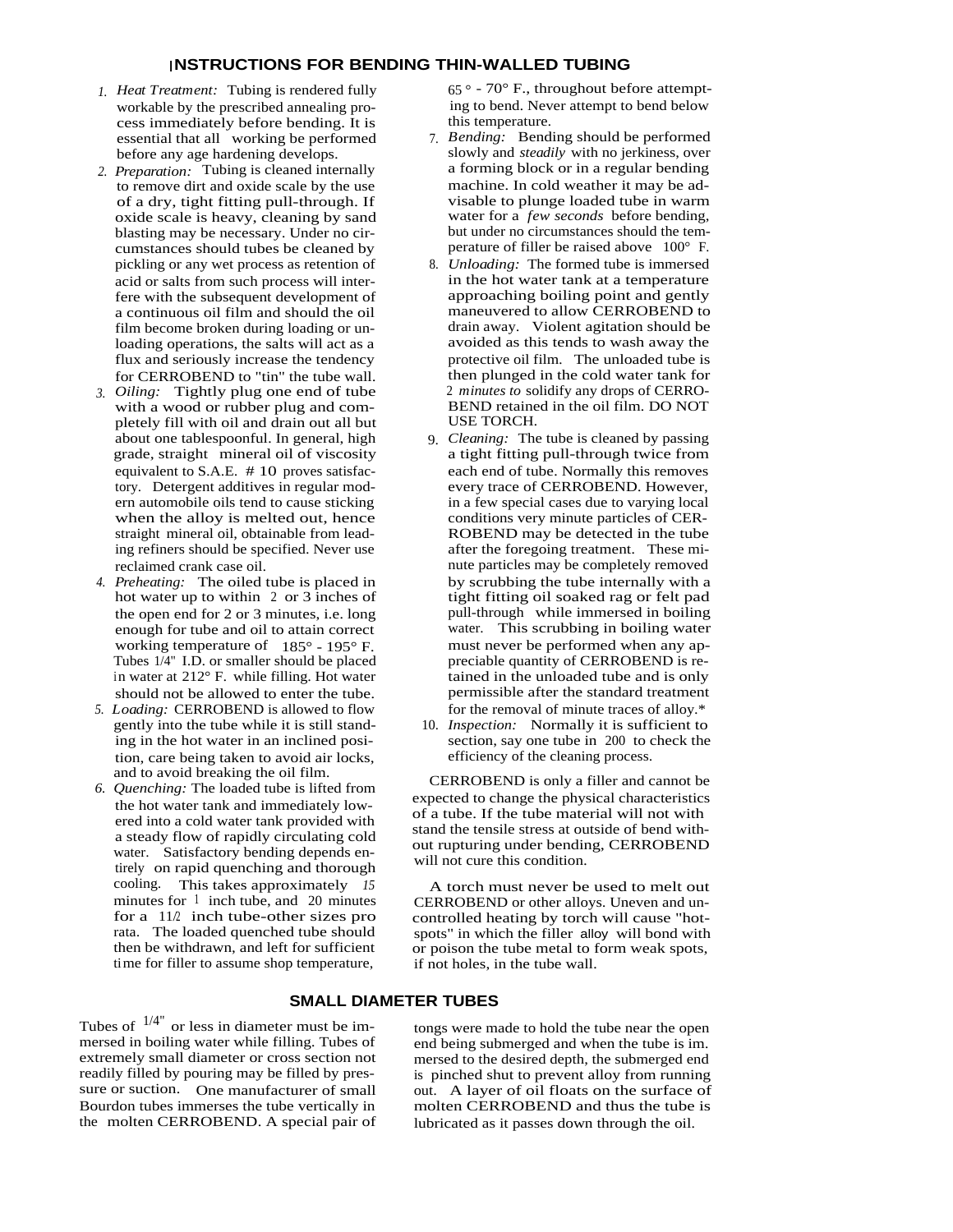### BLACKBURN PRECISION PIPE BENDING METHOD

The British firm, Blackburn Aircraft, Ltd., developed and introduced a new technique in pipe and tube bending which is of interest to all who have much bending to be done, particularly exact duplication of complicated shapes. A supplement will be issued in the future giv-

ing details of this British patented process-Fully illustrated accounts have appeared in *Aircraft Production, London, May* 1942; The *Iron Age, June* 11, 1942; *Commercial Aviation, June* 1942; *and Aero Digest, August* 1942.

# BENDING MOLDINGS OR EXTRUDED SECTIONS

The use of Cerrobend assists in the bending of irregularly shaped moldings or extruded sections. The molding (Figure 8) is suspended in a mold (Figure 9) in the form of a long metal pan or trough. After the mold is closed it is oiled, filled with CERROBEND and quenched quickly in the same manner as tubing.

The extruded section is located in a steel mold having a removable side provided with a rubber gasket. Locating pads of rubber or chaplets of known thickness are used to support the section in the mold near the ends to assure uniform thickness of alloy surrounding the section, and this thickness determines the amount by which the radius of the forming block must be undersize to give the required radius to bend the section. -The removable side of mold is screwed or clamped in place. From here on the assembly is treated as tubing- Each step of the procedure for tube bending should be carefully followed, bearing in mind the importance of oiling before pouring in the CERROBEND

or CERROBASE and thorough, quick quenching. Preheating of the mold and section to near the melting point of the alloy will permit pouring at lower temperatures- After the alloy has been quenched the bar is removed from the mold and bent to shape- Removal of alloy is done in hot water (212° F.) if Cerrobend is used or in hot oil (450° F.) if Cerrobase is used.

(Figure 10) shows a loaded mold being lowered into a sub-floor quench tank:

The bar of CERROBEND with molding embedded is removed from the mold and after it comes to room temperature is bent to required shape. Bending is done around a block or form whose dimensions allow for the thickness of alloy surrounding the section- If the forming block is grooved to accommodate exactly the cross section of the alloy bar to prevent cross sectional distortion it will prevent any ripple or spread in the section and perfect bends will result.



NOTE: For tubes larger than I f,," I.D. CERROBASE or CdeP Alloy #5250-I are recommended rather than CERROBEND. The<br>poor thermal conductivity of CERROBEND tends to prevent proper quenching of the alloy in tubes in excess of

Cdels Alloy #5250-1 melts at 203° F. and CERROBASE melts at 255 ° F. Since pouring temperatures of these alloys will be above<br><sub>the </sub> boiling point of water, the water jacketed equipment for melting will not be suitable a Statically controlled \_melting unit will be required. \_\_A thin film of oil on surface of molten alloy will retard oxidation. Melting<br>out these alloys is best done in an oil bath, held at 400° F. - 425 ° F. or lower if poss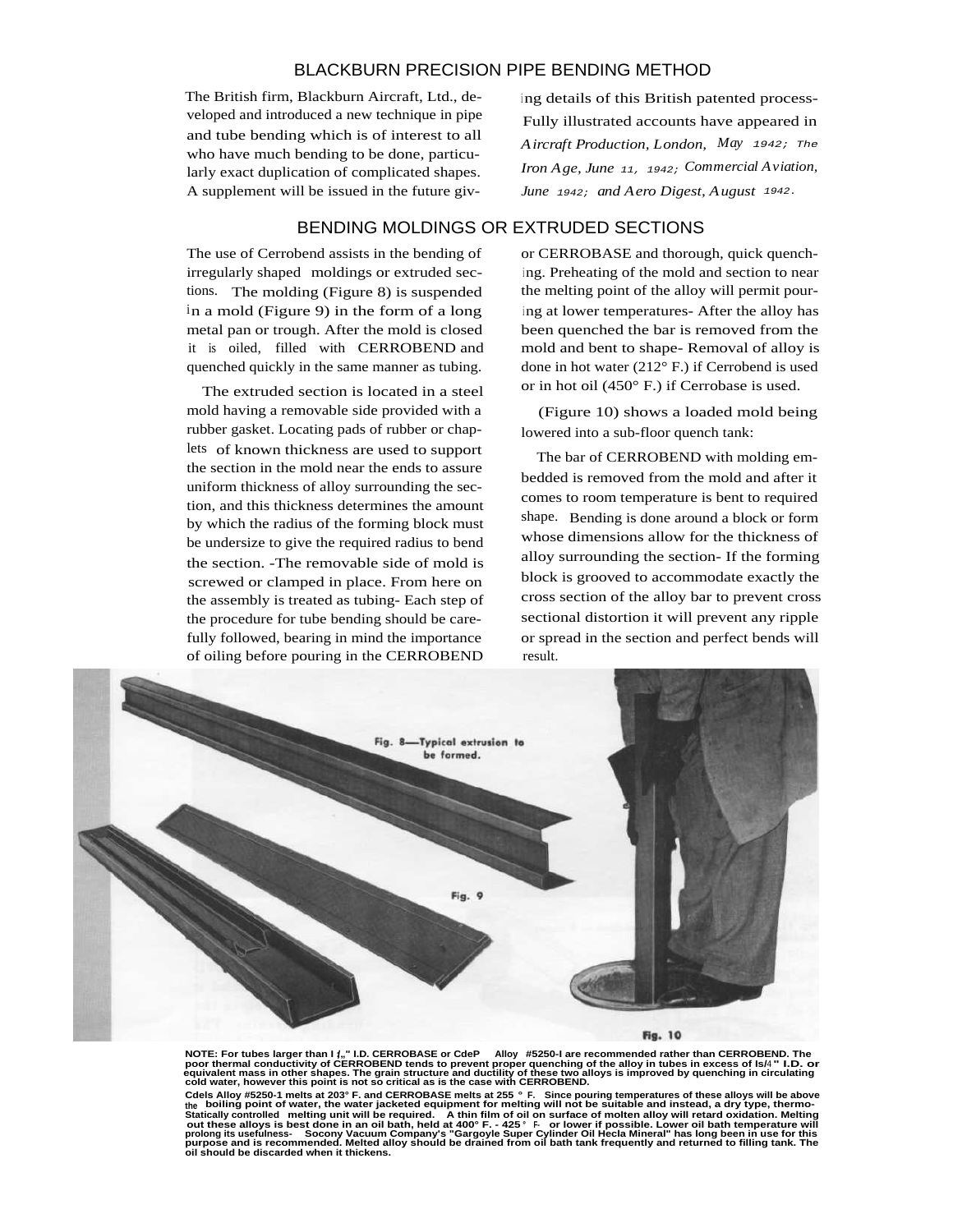

Fig. 11A - A shows British made machine -<br>American made machine. - B shows



In figures 11A, 11B the block of CERROBEND with section embedded is shown mounted in the bending machine. The completed bend after removal of alloy is seen in Figure 12 showing no evidence of ripples or spreading.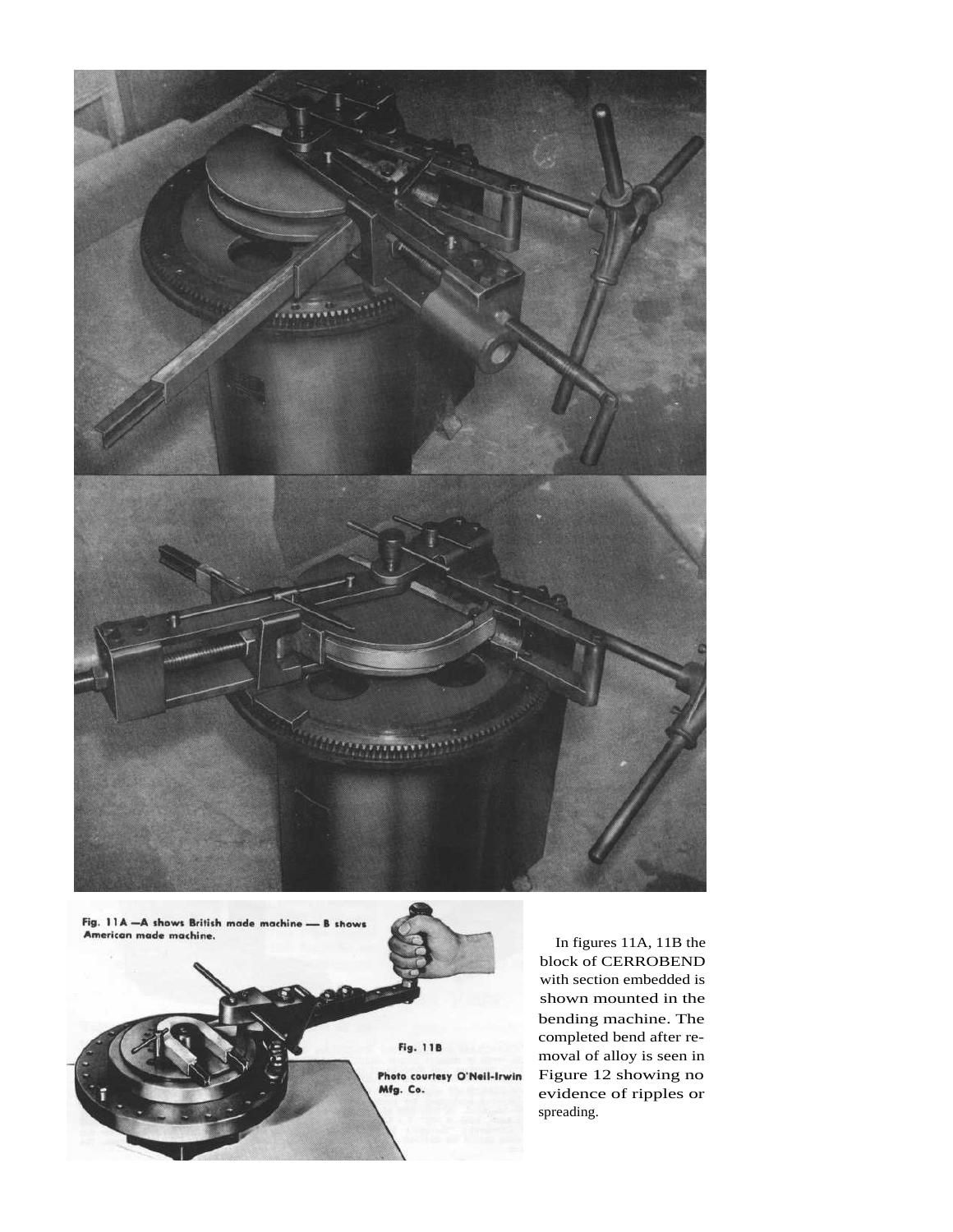

This method is successful for most types of materials, but some difficulties have been encountered in forming light-gage work. A method described by Kenneth C. Cathcart of Lockheed Aircraft Corporation, Burbank, California, and published in the March 1945 issue of Machinery follows: "An excess of springback and buckling is prevalent in flanges or other extremities of the part being bent. This is due to the fact that these flanges or extremities are on the compression side of the neutral axis in the CERROBEND bar, which creates a condition during the forming operation that tends to compress some of the fibers while other fibers in the section are being stretched. Since compression of thin material is almost impossible, wrinkling of the flanges or other portions of the section on the inside of the radius is a natural result, as indicated in Diagram A, Fig. 13."



However, accurate parts of thin materials in their hardened condition can be produced by a slight change in the forming technique, which consists of shifting the neutral axis completely outside of the part being formed. This is accomplished by bolting a steel rod or bar to the side of the part which will be on the inside or compression side of the contour. The bar and part should be equal in length, and the bolts should be placed at each end, as illustrated in Figure 14, so that the portion of the part containing the bolt holes can be trimmed off after the forming operation.



Fig. 13

Now when this unit is cast in a bar of CERRO-BEND and rolled or formed, stretching will occur in all portions of the part, since the steel

> bar will not compress, thus eliminating the previous condition of tension in the outer fibers, and compression in the inner fibers. While elastic recovery does exist, all recovery in the part is parallel to the curvature, as seen in diagram B, Figure 12. Hence, there is only a negligible tendency for the part to spring back or for the contour to open up when the CERRO-BEND is removed."